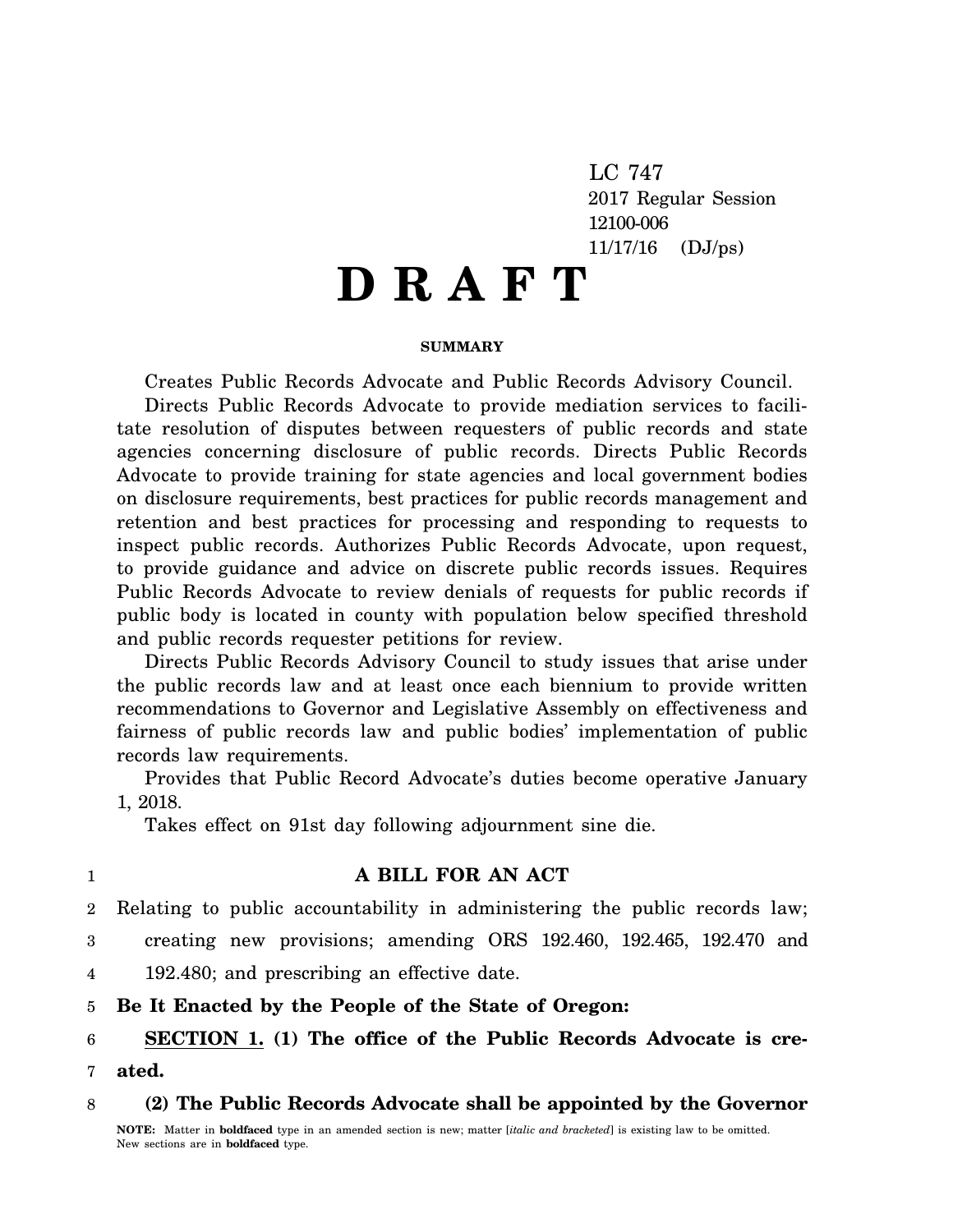1 2 **and confirmed by the Senate in the manner prescribed in ORS 171.562 and 171.565.**

3 4 **(3) The Public Records Advocate shall be a member in good standing of the Oregon State Bar.**

5 6 7 **(4) The term of office of the Public Records Advocate shall be four years, except that the advocate serves at the pleasure of the Governor. The advocate may be reappointed to consecutive terms.**

8 **(5) The Public Records Advocate is in the unclassified service.**

9 10 11 **(6) The Public Records Advocate may hire one or more deputy advocates or other professional staff to assist in performing the duties assigned to the Public Records Advocate.**

12 13 14 **(7) The Oregon Department of Administrative Services shall furnish office facilities and provide administrative support to the Public Records Advocate.**

15 16 17 18 **SECTION 2. (1) The Public Records Advocate shall provide mediation services when requested by either a person described in subsection (2) of this section or a state agency under the conditions described in subsection (3) of this section.**

19 20 **(2) A person may seek mediation services under this section when seeking to inspect or receive copies of public records and the person:**

21 22 **(a) Has been denied access to all or a portion of the records being sought;**

23 24 25 **(b) Has been denied a fee waiver or reduction in fees after asserting under ORS 192.440 (5) that a fee waiver or reduction of fees is in the public interest; or**

26 27 28 **(c) Received a written fee estimate under ORS 192.440 (4) that the person believes exceeds the actual cost to be incurred by the public body in producing the requested records.**

29 30 **(3) A state agency may seek mediation services under this section if, in response to a request for public records, the agency asserts:**

31 **(a) That the records being sought are not public records;**

[2]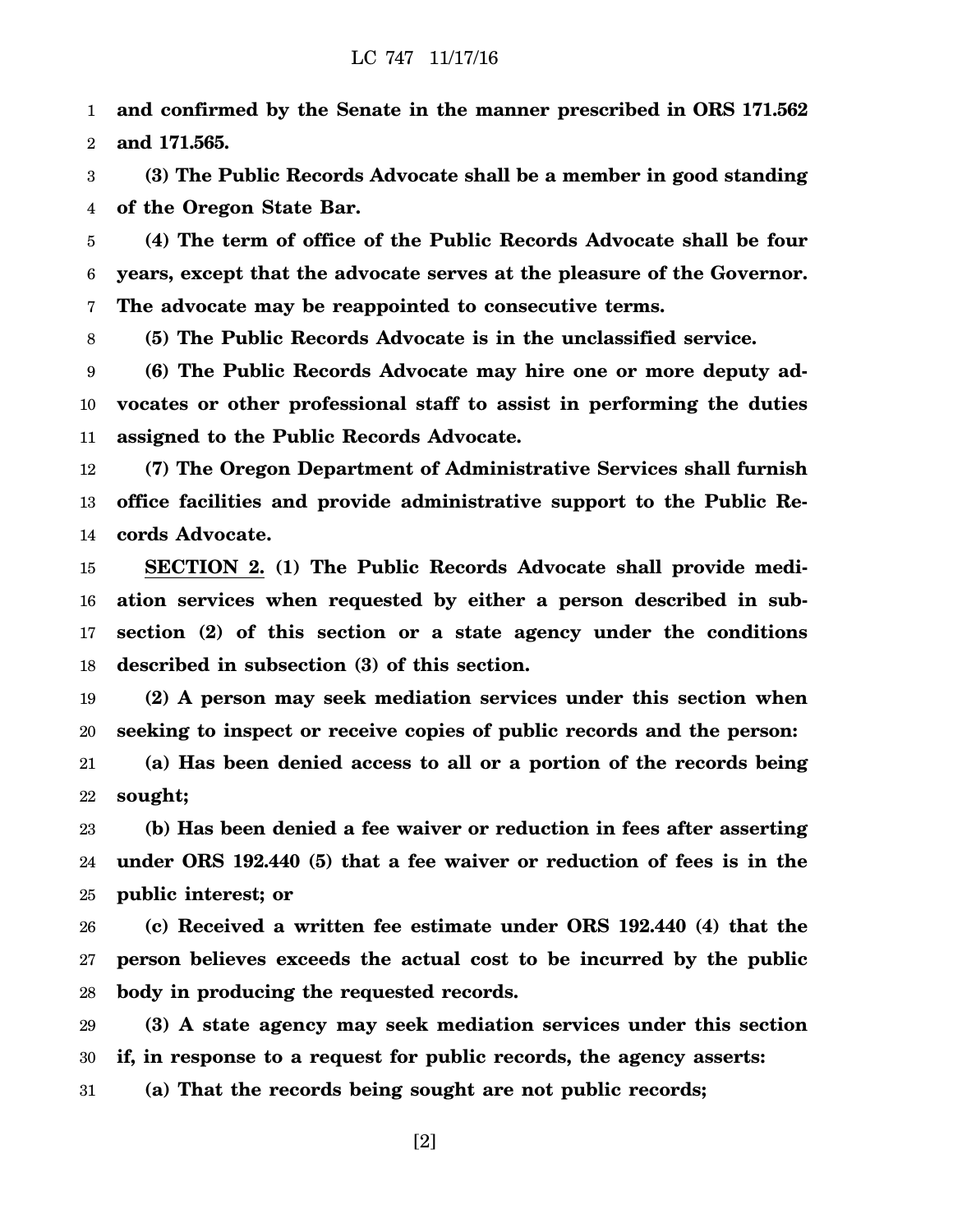1 2 **(b) That the records being sought are exempt from mandatory disclosure; or**

3 4 **(c) That the agency is, under ORS 192.440, entitled to the fees the agency is seeking in order to produce the records being requested.**

5 6 7 **(4) A state agency may not seek mediation services under this section unless at least 21 days have passed since the agency received the request.**

8 **(5) Notwithstanding any other provision of ORS 192.410 to 192.505:**

9 10 11 12 13 **(a) The failure of a person seeking to inspect or receive copies of public records to engage in good faith in the mediation process described in this section upon being authorized to do so under subsection (2) of this section shall be grounds for the state agency to deny the request and refuse to disclose the requested records.**

14 15 16 17 18 19 20 **(b) The failure of a state agency to engage in good faith in the mediation process described in this section after a public records requester seeks mediation services under subsection (2) of this section shall be grounds for the award of costs and attorney fees to the public records requester for all costs and attorney fees incurred in pursuing the request after a good faith determination under subsection (6) of this section.**

21 22 23 24 **(6) Either party to the mediation may request that the Public Records Advocate make a determination concerning whether a party is acting in good faith for purposes of applying the remedies described in subsection (5) of this section.**

25 26 27 28 29 30 31 **(7) Mediation shall be requested by submitting a written request for mediation and such other information as may be required by the Public Records Advocate. Mediation between parties shall be conducted and completed within 21 days following receipt by the advocate of the request for mediation. The mediation period may be extended by unanimous agreement among the public records requester, the state agency and the advocate.**

[3]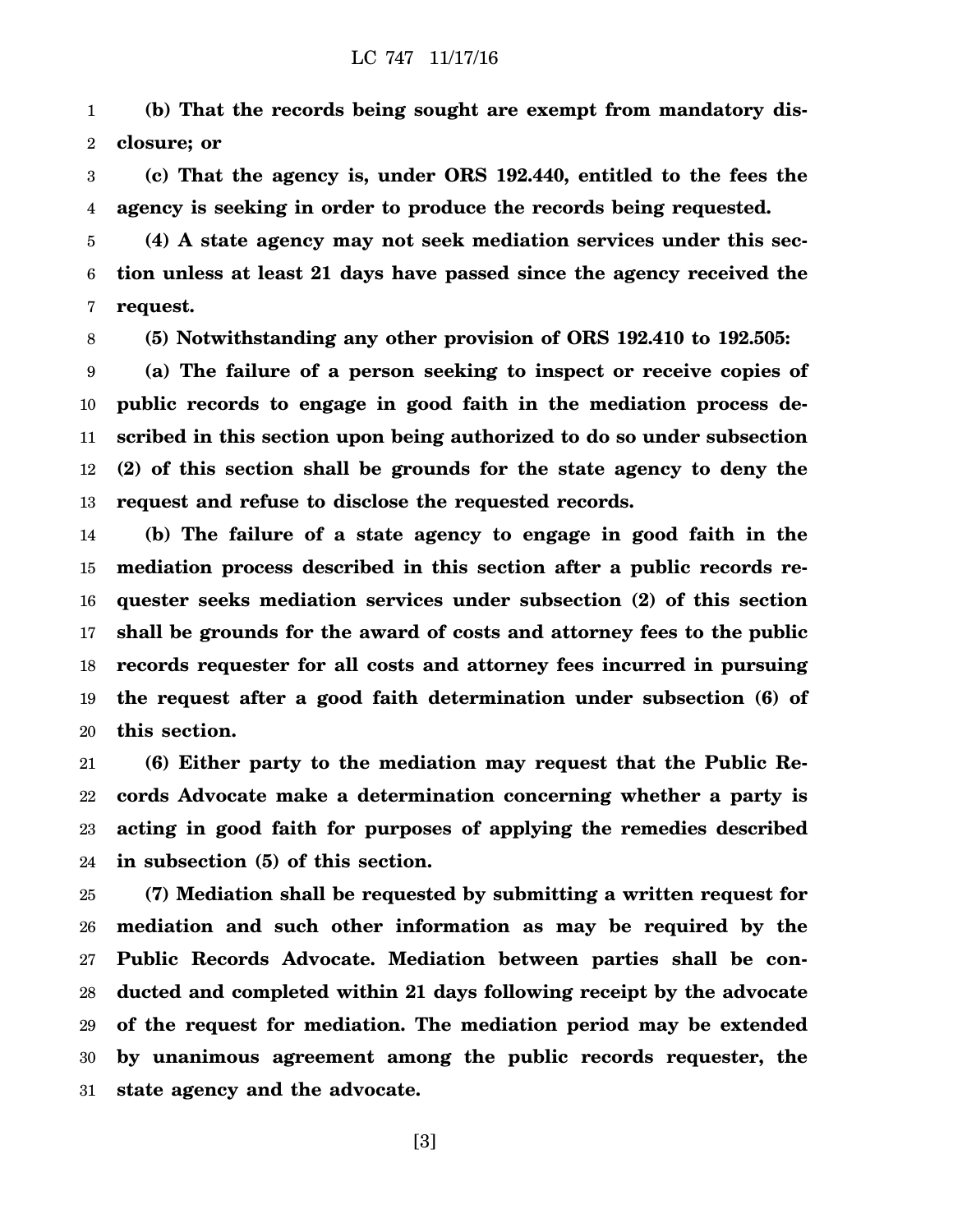1 2 3 4 5 6 **(8) If the mediation results in an agreement between the public records requester and the state agency, the advocate shall prepare a written document memorializing the agreement. The written agreement shall be executed by the public records requester and an authorized representative of the state agency. The written agreement shall control the resolution of the records request.**

7 8 9 10 11 **(9)(a) If the mediation fails to resolve the dispute between the public records requester and the state agency, the Public Records Advocate may issue an advisory opinion that states the advocate's opinion of what the legally correct resolution of the dispute is, including any salient information that supports the advocate's conclusion.**

12 13 14 **(b) The Public Records Advocate shall publish advisory opinions on a publicly accessible website maintained by the advocate and shall provide a copy of each advisory opinion to the Attorney General.**

15 16 17 **SECTION 3. Consistent with section 2 of this 2017 Act and rules adopted thereunder, the Public Records Advocate possesses sole discretion over the conduct of mediation sessions.**

18 19 20 21 22 **SECTION 4. (1) Written records, documents, notes or statements of any kind prepared for or submitted to the Public Records Advocate, prepared by the advocate or exchanged between mediating parties are exempt from disclosure under ORS 192.410 to 192.505 and are subject to ORS 40.190.**

23 24 25 **(2) Subsection (1) of this section does not apply to a written agreement described in section 2 (8) of this 2017 Act or an advisory opinion described in section 2 (9) of this 2017 Act.**

26 27 **SECTION 5. (1) The Public Records Advocate shall provide training for state agencies and local governments on:**

28 29 **(a) The requirements and best practices for processing and responding to public records requests; and**

30 31 **(b) The requirements and best practices for public records management and retention.**

[4]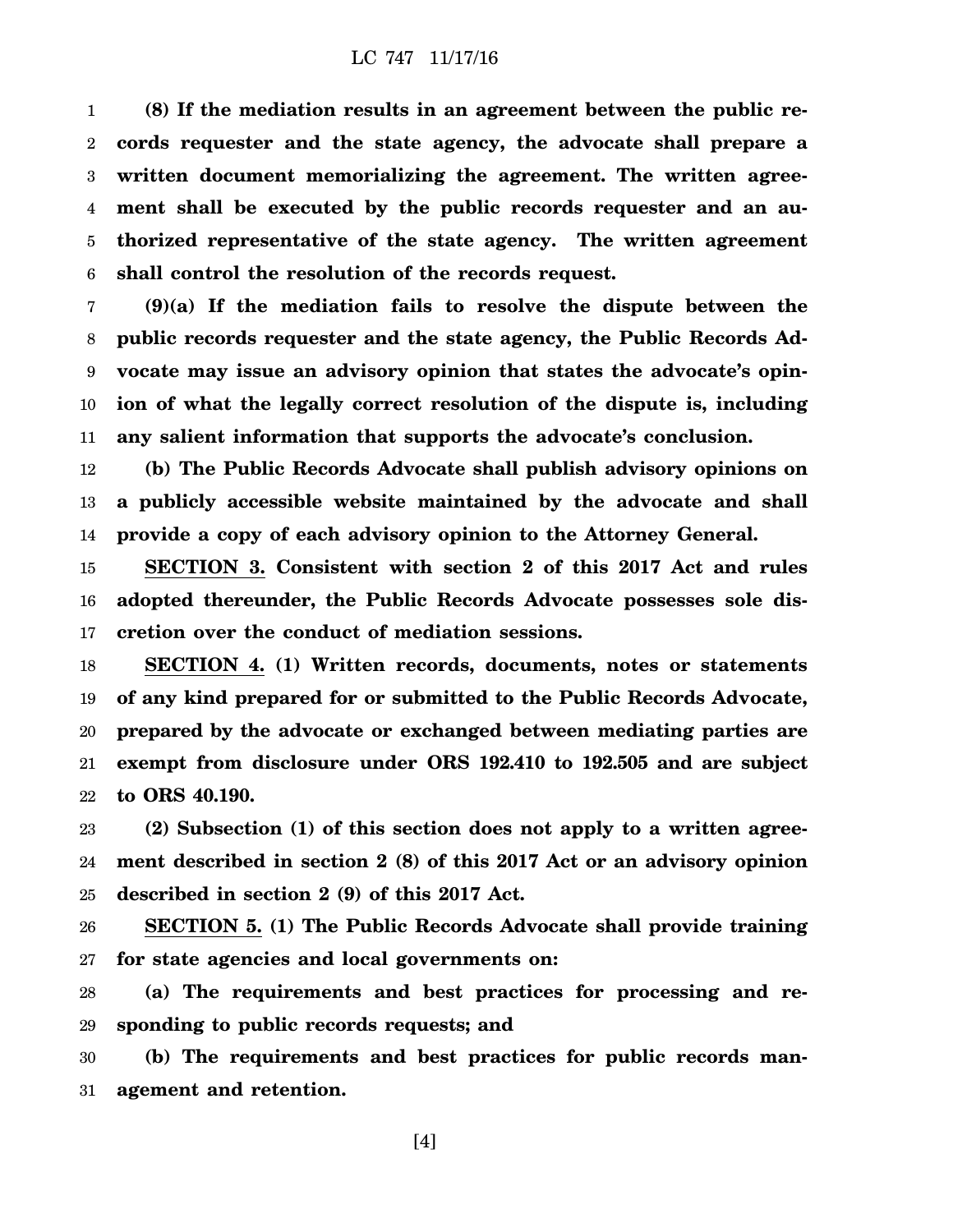1 2 **(2) The Public Records Advocate shall perform training sessions throughout the state.**

3 4 5 6 7 **(3) Upon the written request of a state agency or local government, the Public Records Advocate may provide guidance and advice on matters pertaining to public records management, public records request processing and the disclosure and applicability of exemptions from disclosure of public records.**

8 9 10 11 **(4) Guidance and advice provided pursuant to subsection (3) of this section is purely advisory and must cease when the particular advice sought relates to a matter that is referred to mediation under section 2 of this 2017 Act.**

12 **SECTION 6.** ORS 192.460 is amended to read:

13 14 15 192.460. (1) ORS 192.450 applies to the case of a person denied the right to inspect or to receive a copy of any public record of a public body other than a state agency, except that:

16 17 18 19 20 (a)**(A) In counties with a population of 75,000 or more,** the district attorney of the county in which the public body is located, or if it is located in more than one county the district attorney of the county in which the administrative offices of the public body are located, shall carry out the functions of the Attorney General; **or**

21 22 23 24 **(B) In counties with a population of less than 75,000 and in which the administrative offices of the public body are located, the Public Records Advocate appointed under section 1 of this 2017 Act shall carry out the functions of the Attorney General;**

25 26 (b) Any suit filed must be filed in the circuit court for the county described in paragraph (a) of this subsection; and

27 28 29 (c) The district attorney may not serve as counsel for the public body, in the cases permitted under ORS 192.450 (3), unless the district attorney ordinarily serves as counsel for the public body.

30 31 (2) Disclosure of a record to the district attorney**, or to the Public Records Advocate, if applicable,** in compliance with subsection (1) of this

[5]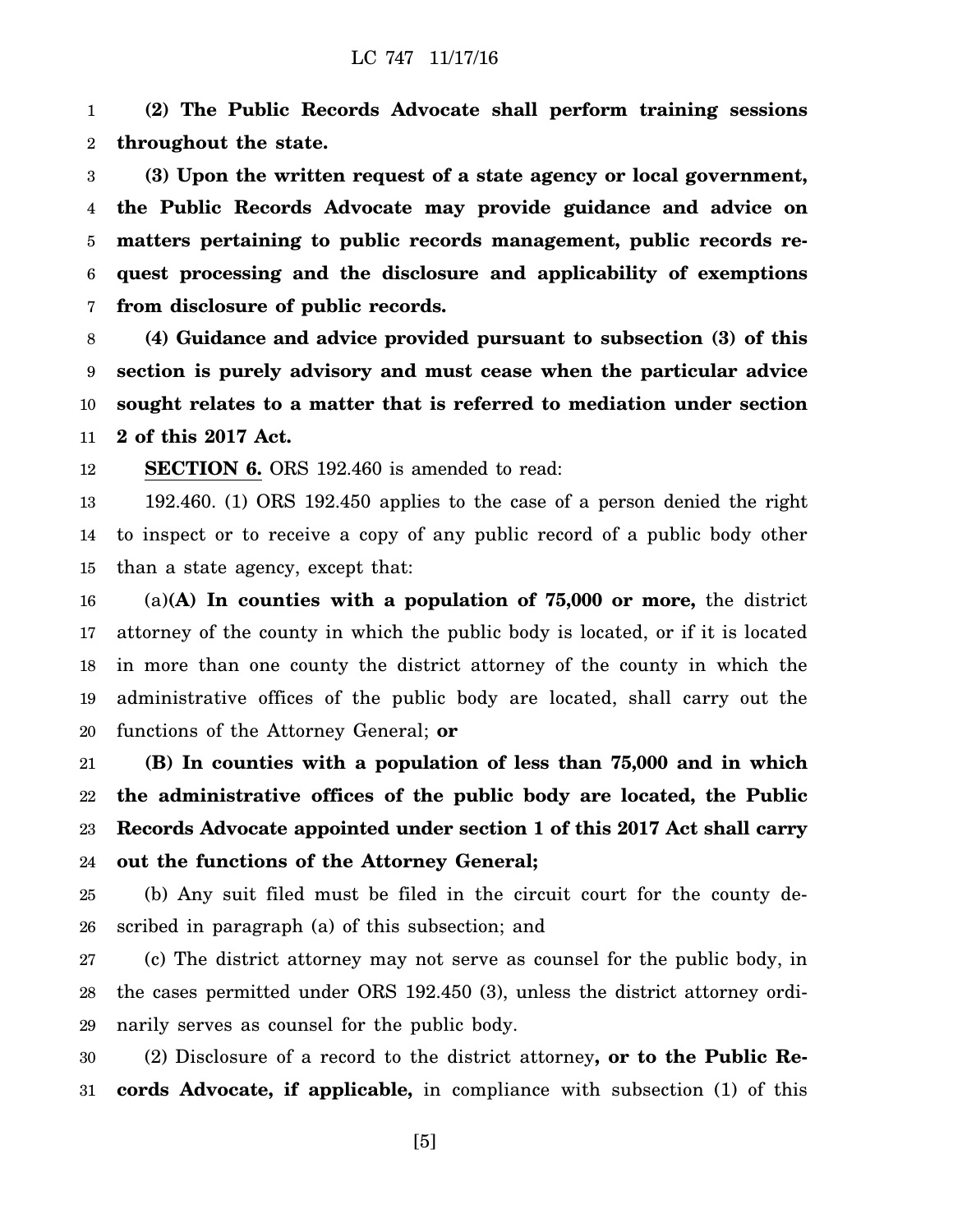1 2 section does not waive any privilege or claim of privilege regarding the record or its contents.

3 4 5 (3) Disclosure of a record or part of a record as ordered by the district attorney **or the Public Records Advocate** is a compelled disclosure for purposes of ORS 40.285.

6 **SECTION 7.** ORS 192.465 is amended to read:

7 8 9 10 11 12 13 192.465. (1) The failure of the Attorney General**,** [*or*] district attorney **or Public Records Advocate** to issue an order under ORS 192.450 or 192.460 denying, granting, or denying in part and granting in part a petition to require disclosure within seven days from the day of receipt of the petition shall be treated as an order denying the petition for the purpose of determining whether a person may institute proceedings for injunctive or declaratory relief under ORS 192.450 or 192.460.

14 15 16 17 18 (2) The failure of an elected official to deny, grant, or deny in part and grant in part a request to inspect or receive a copy of a public record within seven days from the day of receipt of the request shall be treated as a denial of the request for the purpose of determining whether a person may institute proceedings for injunctive or declaratory relief under ORS 192.450 or 192.460.

19 **SECTION 8.** ORS 192.470 is amended to read:

20 21 22 23 24 192.470. (1)**(a)** A petition to the Attorney General**,** [*or*] district attorney **or Public Records Advocate** requesting the Attorney General**,** [*or*] district attorney **or advocate** to order a public record to be made available for inspection or to be produced shall be in substantially the following form, or in a form containing the same information:

\_\_\_\_\_\_\_\_\_\_\_\_\_\_\_\_\_\_\_\_\_\_\_\_\_\_\_\_\_\_\_\_\_\_\_\_\_\_\_\_\_\_\_\_\_\_\_\_\_\_\_\_\_\_\_\_\_\_\_\_\_\_\_\_\_\_\_\_\_\_\_\_\_\_

25

26

27

(Date)

28 29 30 31 I (we), \_\_\_\_\_\_\_\_\_\_\_\_\_ (name(s)), the undersigned, request the Attorney General (or District Attorney of \_\_\_\_\_\_\_ County, or Public Records Ad**vocate, if applicable**) to order \_\_\_\_\_\_\_ (name of governmental body) and its employees to (make available for inspection) (produce a copy or copies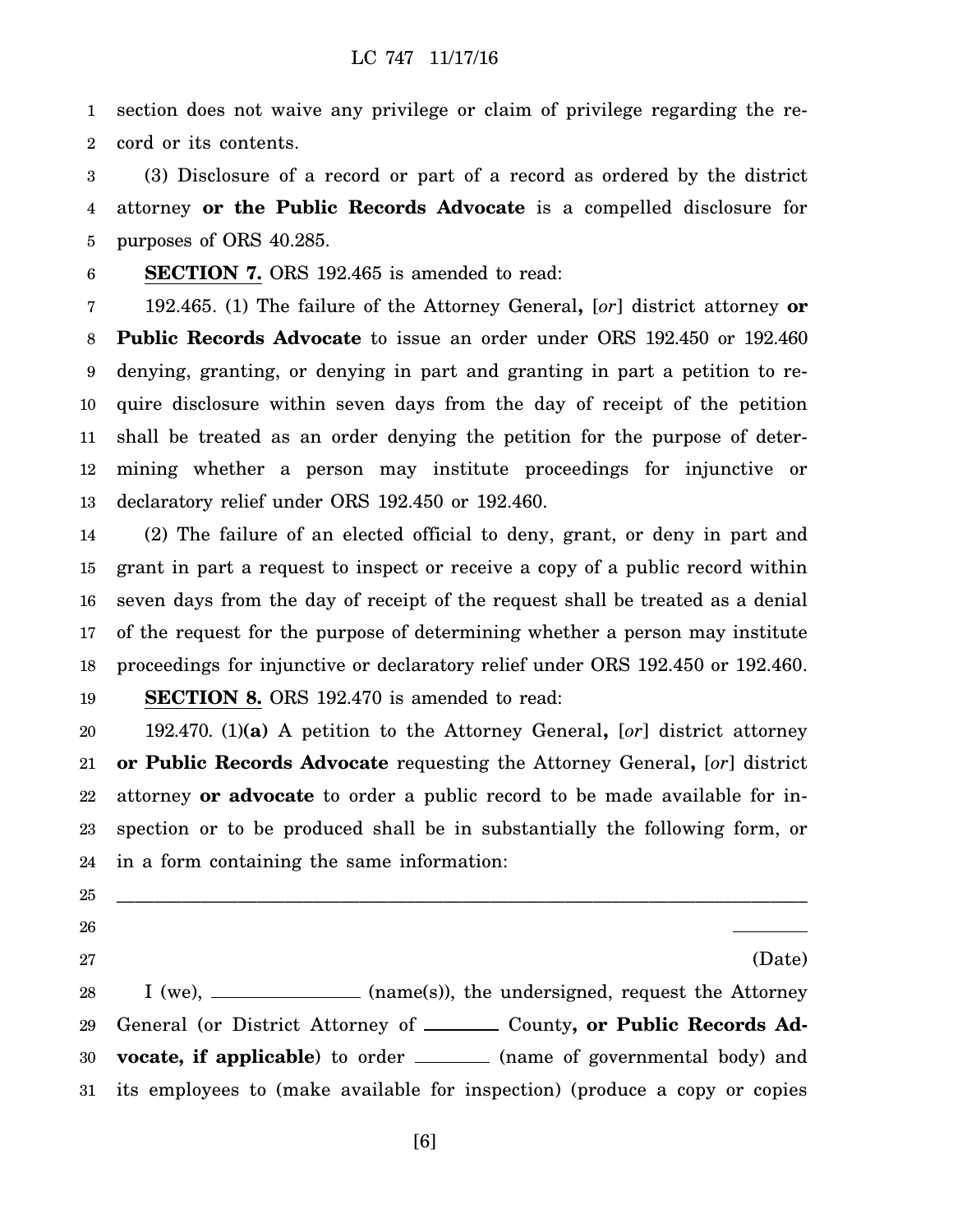| 1                | of) the following records:                                                                                                                                                                                                                                                                                                                    |
|------------------|-----------------------------------------------------------------------------------------------------------------------------------------------------------------------------------------------------------------------------------------------------------------------------------------------------------------------------------------------|
| $\boldsymbol{2}$ |                                                                                                                                                                                                                                                                                                                                               |
| 3                |                                                                                                                                                                                                                                                                                                                                               |
| 4                | (Name or description of record)                                                                                                                                                                                                                                                                                                               |
| 5                |                                                                                                                                                                                                                                                                                                                                               |
| 6                | 2.                                                                                                                                                                                                                                                                                                                                            |
| 7                | (Name or description of record)                                                                                                                                                                                                                                                                                                               |
| 8                |                                                                                                                                                                                                                                                                                                                                               |
| 9                | I (we) asked to inspect and/or copy these records on ________ (date) at                                                                                                                                                                                                                                                                       |
| 10               | (address). The request was denied by the following person(s):                                                                                                                                                                                                                                                                                 |
| 11               |                                                                                                                                                                                                                                                                                                                                               |
| 12               | $1.$ $\qquad \qquad$ $\qquad \qquad$ $\qquad$ $\qquad$ $\qquad$ $\qquad$ $\qquad$ $\qquad$ $\qquad$ $\qquad$ $\qquad$ $\qquad$ $\qquad$ $\qquad$ $\qquad$ $\qquad$ $\qquad$ $\qquad$ $\qquad$ $\qquad$ $\qquad$ $\qquad$ $\qquad$ $\qquad$ $\qquad$ $\qquad$ $\qquad$ $\qquad$ $\qquad$ $\qquad$ $\qquad$ $\qquad$ $\qquad$ $\qquad$ $\qquad$ |
| 13               | (Name of public officer or employee;                                                                                                                                                                                                                                                                                                          |
| 14               | title or position, if known)                                                                                                                                                                                                                                                                                                                  |
| 15               |                                                                                                                                                                                                                                                                                                                                               |
| 16               | 2.                                                                                                                                                                                                                                                                                                                                            |
| 17               | (Name of public officer or employee;                                                                                                                                                                                                                                                                                                          |
| 18               | title or position, if known)                                                                                                                                                                                                                                                                                                                  |
| 19               |                                                                                                                                                                                                                                                                                                                                               |
| 20               |                                                                                                                                                                                                                                                                                                                                               |
| 21               | (Signature(s))                                                                                                                                                                                                                                                                                                                                |
| $22\,$           |                                                                                                                                                                                                                                                                                                                                               |
| 23               | (b) [This form] The form described in paragraph (a) of this sub-                                                                                                                                                                                                                                                                              |
| 24               | section should be delivered or mailed to the Attorney General's office in                                                                                                                                                                                                                                                                     |
| 25               | Salem, [or] the district attorney's office in the county courthouse or the                                                                                                                                                                                                                                                                    |
| 26               | Public Records Advocate's office in Salem.                                                                                                                                                                                                                                                                                                    |

27 28 29 30 31 (2) Promptly upon receipt of such a petition, the Attorney General**,** [*or*] district attorney **or Public Records Advocate** shall notify the public body involved. The public body shall thereupon transmit the public record disclosure of which is sought, or a copy, to the [*Attorney General*] **person who received the petition**, together with a statement of [*its*] **the public body's**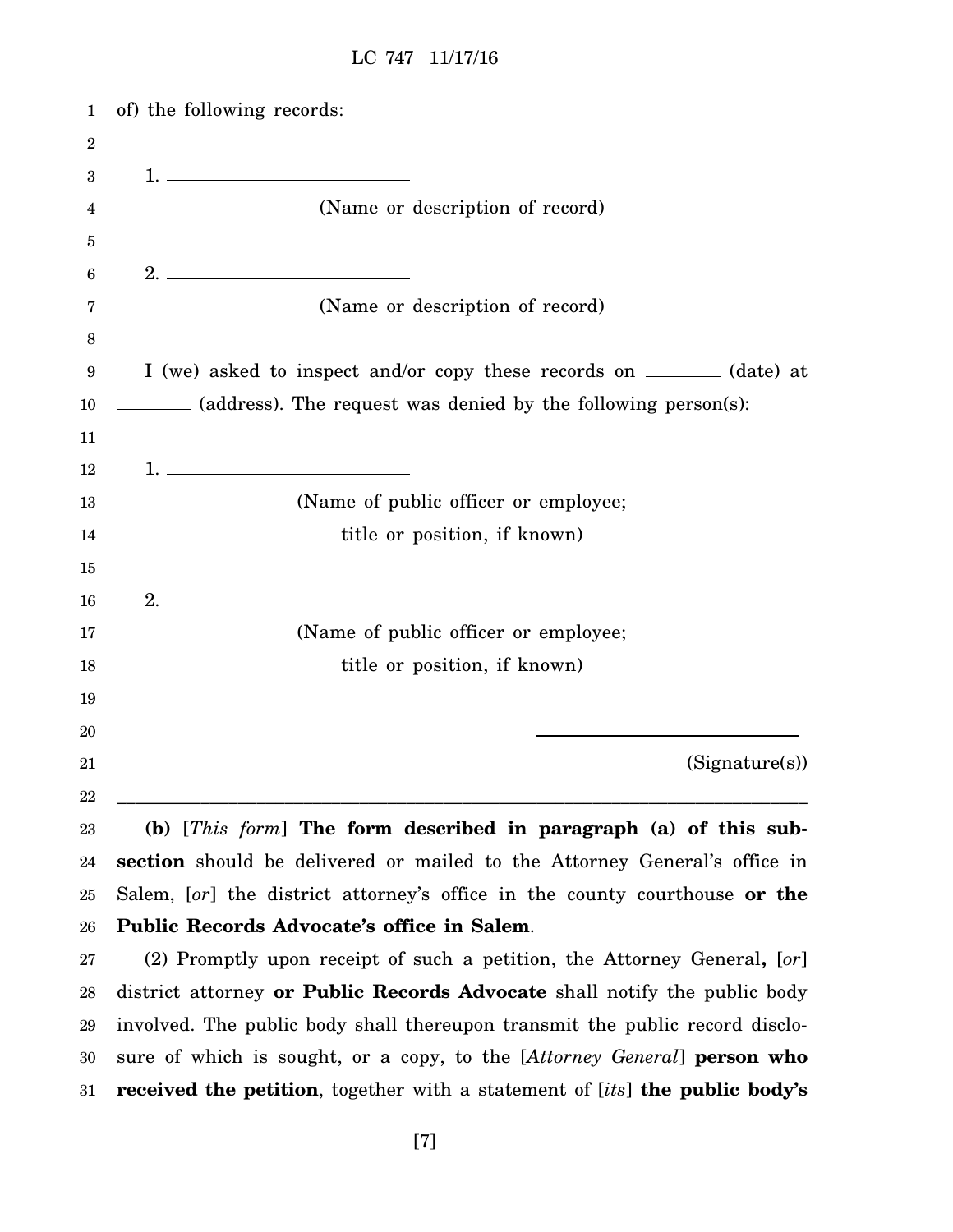1 2 3 4 reasons for believing that the public record should not be disclosed. In an appropriate case, with the consent of the Attorney General, the public body may instead disclose the nature or substance of the public record to the [*Attorney General*] **person who received the petition**.

#### 5 **SECTION 9.** ORS 192.480 is amended to read:

6 7 8 9 192.480. **(1)(a)** In any case in which a person is denied the right to inspect or to receive a copy of a public record in the custody of an elected official, or in the custody of any other person but as to which an elected official claims the right to withhold disclosure[*, no*]**:**

10 11 **(A) A** petition to require disclosure may **not** be filed with the Attorney General**,** [*or*] district attorney[*,*] or **Public Records Advocate; and**

12 13 14 **(B)** If a petition is filed**,** it shall not be considered [*by the Attorney General or district attorney after*] **if** a claim of right to withhold disclosure by an elected official **is made**.

15 16 17 18 19 20 21 **(b)** In such case a person denied the right to inspect or to receive a copy of a public record may institute proceedings for injunctive or declaratory relief in the appropriate circuit court, as specified in ORS 192.450 or 192.460, and the Attorney General or district attorney may upon request serve or decline to serve, in the discretion of the Attorney General or district attorney, as counsel in such suit for an elected official for which the Attorney General or district attorney ordinarily serves as counsel.

22 23 24 **(2)** Nothing in this section shall preclude an elected official from requesting advice from the Attorney General**,** [*or*] a district attorney **or the Public Records Advocate** as to whether a public record should be disclosed.

25 **SECTION 10. (1) The Public Records Advisory Council is created.**

26 **(2) The Public Records Advisory Council consists of:**

27 **(a) The Secretary of State or a designee of the Secretary of State;**

28 **(b) The Attorney General or a designee of the Attorney General;**

29 30 **(c) The Director of the Oregon Department of Administrative Services or a designee of the director;**

31 **(d) A representative of the news media who is appointed by the**

[8]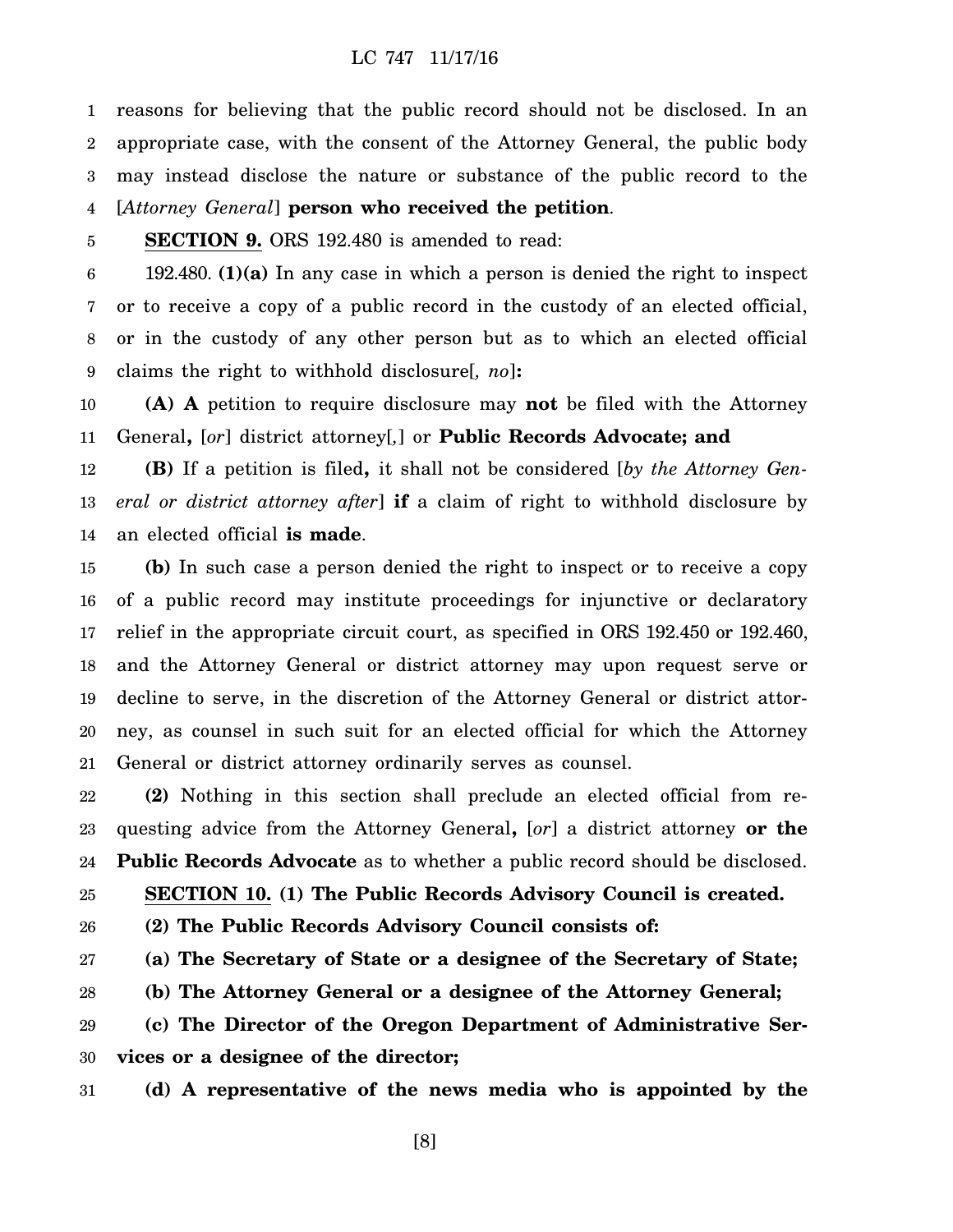1 **Governor;**

2 3 4 **(e) A member of the public who is appointed by the Governor; and (f) The Public Records Advocate, who shall serve as chair of the council.**

5 6 7 8 9 10 11 12 13 **(3) The term of office of a member of the council described in subsection (2)(d) or (e) of this section is four years, but that member serves at the pleasure of the Governor. Before the expiration of the term of a member described in subsection (2)(d) or (e) of this section, the Governor shall appoint a successor whose term begins on January 1 next following. A member described in subsection (2)(d) or (e) of this section is eligible for reappointment. If there is a vacancy for any cause, the Governor shall make an appointment to become immediately effective for the unexpired term.**

14 15 16 **(4) The appointment of a member of the council described in subsection (2)(d) or (e) of this section is subject to confirmation by the Senate in the manner prescribed in ORS 171.562 and 171.565.**

17 18 **(5) A member of the council described in subsection (2)(d) or (e) is entitled to compensation and expenses as provided in ORS 292.495.**

19 20 **(6) A majority of the members of the council constitutes a quorum for the transaction of business.**

21 22 23 **(7) The council shall meet at least once every three months. The council also may meet at other times and places specified by the call of the chairperson or of a majority of the members of the council.**

24 25 26 27 28 **(8) All public bodies, as defined in ORS 192.410, shall assist the council in the performance of its duties and, to the extent permitted by laws relating to confidentiality, furnish such information and advice as the members of the council consider necessary to perform their duties.**

29 30 31 **SECTION 11. Notwithstanding the term of office specified by section 10 of this 2017 Act, of the members first appointed to the Public Records Advisory Council:**

[9]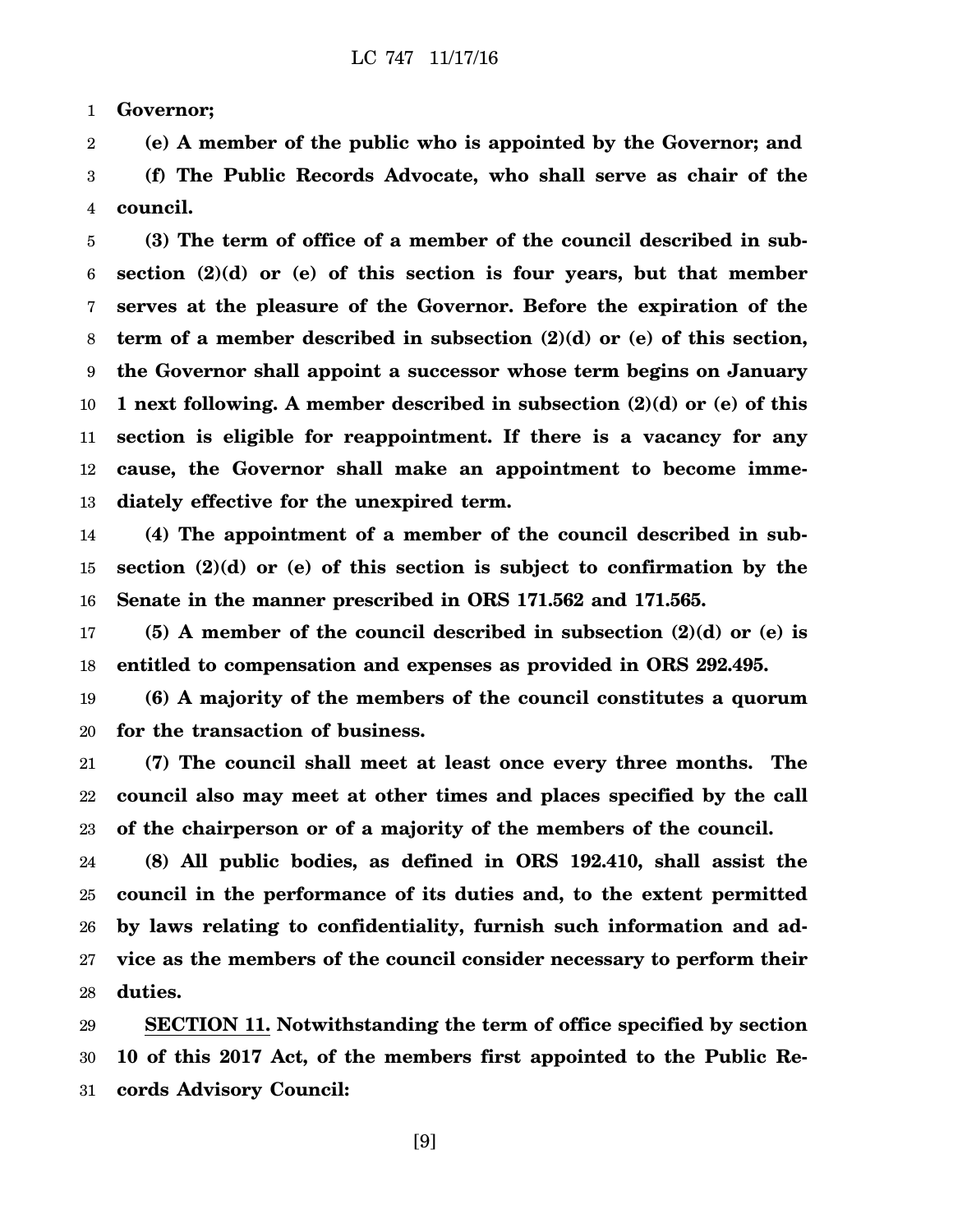1 2 **(1) The member described in section 10 (2)(d) of this 2017 Act shall serve for an initial term ending December 31, 2019.**

3 4 **(2) The member described in section 10 (2)(e) of this 2017 Act shall serve for an initial term ending December 31, 2020.**

5 6 7 **SECTION 12. (1) The Public Records Advisory Council created under section 10 of this 2017 Act shall periodically perform all of the following:**

8 9 **(a) Survey state agency and other public body practices and procedures for:**

10 11 12 **(A) Receiving public records requests, identifying the existence of records responsive to the requests and gathering and disclosing responsive records;**

13 14 **(B) Determining fee estimates and imposing or waiving fees under ORS 192.440; and**

15 16 **(C) Determining and applying exemptions from required disclosure of public records.**

17 18 **(b) Examine practices similar to those described in paragraph (a) of this subsection in other jurisdictions.**

19 20 21 **(c) Identify inefficiencies and inconsistencies in application of the public records law that impede transparency in public process and government.**

22 23 24 **(d) Make recommendations on changes in law, policy or practice that could enhance transparency in public process and government, and facilitate rapid dissemination of public records to requesters.**

25 26 27 28 **(e) Make recommendations on the role of the Public Records Advocate as mediator in disputes between custodians of public records and public record requesters and the advocate's role in providing advisory opinions addressing public records issues.**

29 30 31 **(2) No later than December 1 of each even-numbered year, the council shall submit to the Governor, and to the Legislative Assembly in the manner provided by ORS 192.245, a report that describes the**

[10]